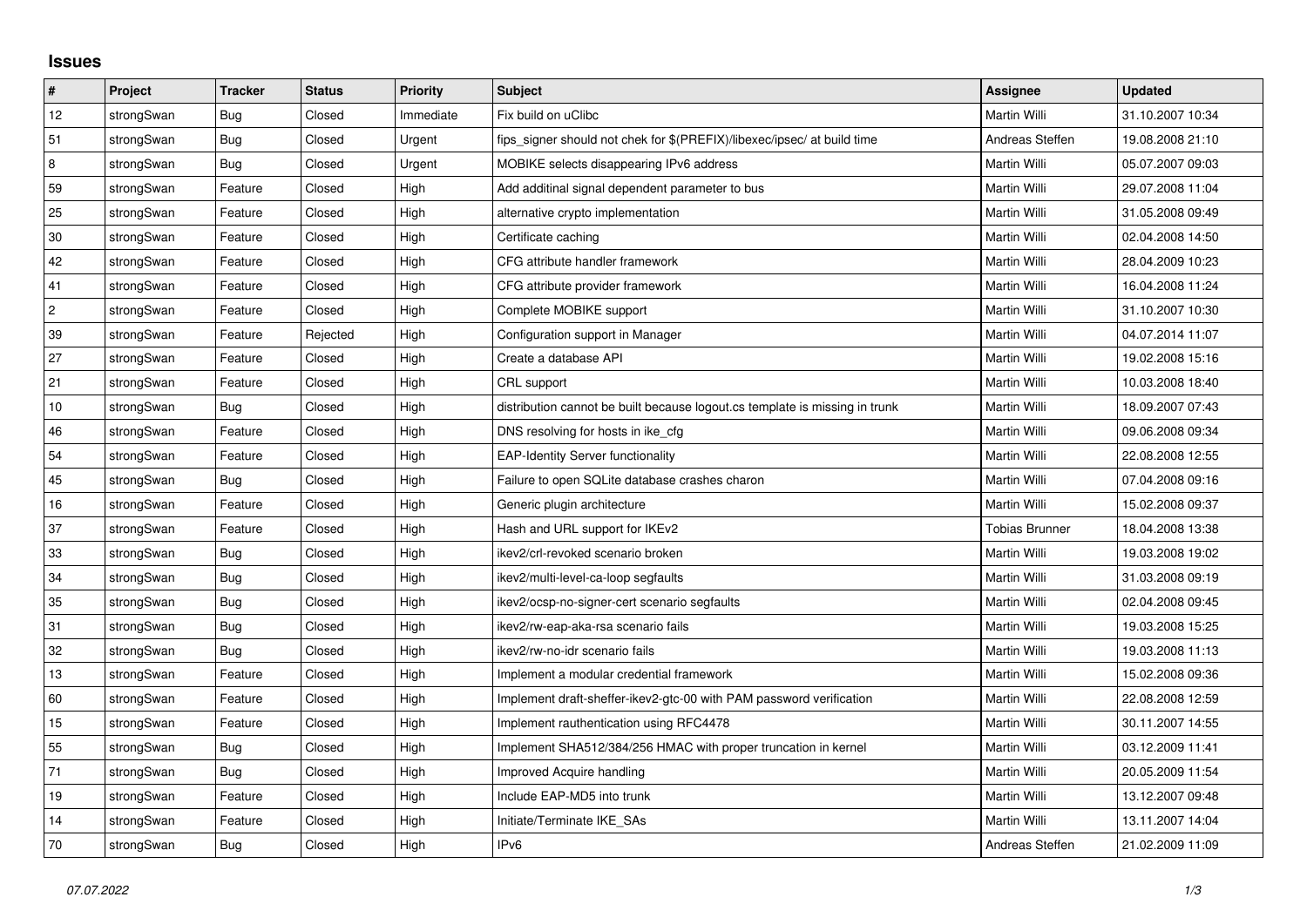| ∦            | Project    | <b>Tracker</b> | <b>Status</b> | <b>Priority</b> | <b>Subject</b>                                                         | <b>Assignee</b>       | <b>Updated</b>   |
|--------------|------------|----------------|---------------|-----------------|------------------------------------------------------------------------|-----------------------|------------------|
| 65           | strongSwan | <b>Bug</b>     | Closed        | High            | Many UML tests fail                                                    | Andreas Steffen       | 07.10.2008 07:09 |
| 18           | strongSwan | Feature        | Closed        | High            | Merge EAP-AKA module into trunk                                        | Martin Willi          | 13.12.2007 09:47 |
| 52           | strongSwan | Bug            | Closed        | High            | Migrate ESP sequence number in update_sa                               | <b>Tobias Brunner</b> | 25.06.2008 08:40 |
| 43           | strongSwan | Bug            | Closed        | High            | missing certificate_identity in SQL database causes segfault           | Martin Willi          | 07.04.2008 10:08 |
| 64           | strongSwan | Bug            | Closed        | High            | MOBIKE with changed NAT mappings                                       | Martin Willi          | 08.10.2008 14:21 |
| 40           | strongSwan | Feature        | Closed        | High            | NetworkManager support                                                 | <b>Martin Willi</b>   | 22.08.2008 12:54 |
| 56           | strongSwan | <b>Bug</b>     | Closed        | High            | New interface for EAP-SIM backend                                      | Martin Willi          | 24.10.2008 10:23 |
| 22           | strongSwan | Feature        | Closed        | High            | OCSP support                                                           | Martin Willi          | 10.03.2008 18:41 |
| 48           | strongSwan | Feature        | Closed        | High            | Parallel trustchain verification                                       | Martin Willi          | 16.04.2008 11:33 |
| $\mathbf{1}$ | strongSwan | Feature        | Closed        | High            | Partial MOBIKE implementation                                          | Martin Willi          | 02.07.2007 16:14 |
| 17           | strongSwan | Feature        | Closed        | High            | Pluggable crypto modules                                               | Martin Willi          | 15.02.2008 09:36 |
| 20           | strongSwan | Feature        | Closed        | High            | Pluggable fetcher plugins                                              | Martin Willi          | 18.02.2008 09:58 |
| 50           | strongSwan | Bug            | Closed        | High            | plutostderrlog option missing                                          | Martin Willi          | 11.05.2008 10:10 |
| 26           | strongSwan | <b>Bug</b>     | Closed        | High            | Port all tools to new crypto/credential APIs                           | Martin Willi          | 21.03.2008 18:04 |
| 3            | strongSwan | Feature        | Closed        | High            | refactoring of thread management                                       | Martin Willi          | 29.06.2007 14:49 |
| <sup>7</sup> | strongSwan | Feature        | Closed        | High            | Relational database configurations/credentials                         | Martin Willi          | 02.04.2008 16:30 |
| 47           | strongSwan | Feature        | Closed        | High            | <b>RNG API</b>                                                         | Martin Willi          | 16.04.2008 11:27 |
| 11           | strongSwan | Bug            | Closed        | High            | Show IKE_SA status overview                                            | Martin Willi          | 31.10.2007 10:29 |
| 49           | strongSwan | <b>Bug</b>     | Closed        | High            | starter log directly to terminal                                       | Martin Willi          | 30.04.2009 10:18 |
| 73           | strongSwan | Issue          | Closed        | High            | StrongSwan IKEv2 CERT Payload missing first 0x30 byte of DER-encoding. | Martin Willi          | 06.05.2013 21:33 |
| 36           | strongSwan | <b>Bug</b>     | Closed        | High            | strongswan-4.2.0 does not compile with uclibc                          | Martin Willi          | 04.04.2008 13:51 |
| 24           | strongSwan | Feature        | Closed        | High            | Update doxygen documentation                                           | Martin Willi          | 22.02.2008 16:07 |
| 61           | strongSwan | Bug            | Closed        | High            | When recovering from DPD, firewall rules aren't added as necessary     | Andreas Steffen       | 06.05.2013 21:43 |
| 79           | strongSwan | <b>Bug</b>     | Closed        | High            | Windows 7 sometimes fails to verify RSA signatures done by gcrypt      | Martin Willi          | 30.06.2009 12:22 |
| 6            | strongSwan | Feature        | Closed        | High            | XML based configuration interface: Control                             | <b>Martin Willi</b>   | 13.11.2007 14:04 |
| 4            | strongSwan | Feature        | Closed        | High            | XML based configuration interface: Infrastructure                      | Martin Willi          | 02.07.2007 16:30 |
| 5            | strongSwan | Feature        | Closed        | High            | XML based configuration interface: Status query                        | Martin Willi          | 07.08.2007 08:49 |
| 76           | strongSwan | Feature        | Closed        | Normal          | crypto test framework                                                  | Martin Willi          | 12.06.2009 11:31 |
| 100          | strongSwan | Feature        | Closed        | Normal          | Derive traffic selectors from authentication process                   | Martin Willi          | 23.07.2010 16:53 |
| 62           | strongSwan | <b>Bug</b>     | Closed        | Normal          | ikev2 missing rekeying support not recognised                          | Martin Willi          | 14.11.2008 15:17 |
| 67           | strongSwan | Feature        | Closed        | Normal          | Implement DH groups 22-24                                              | Martin Willi          | 19.04.2010 14:51 |
| 69           | strongSwan | Feature        | Closed        | Normal          | Improve scheduler performance                                          | <b>Tobias Brunner</b> | 04.12.2008 17:03 |
| 78           | strongSwan | Feature        | Closed        | Normal          | Integrity tester for libstrongswan and all plugins.                    | Martin Willi          | 27.06.2009 16:19 |